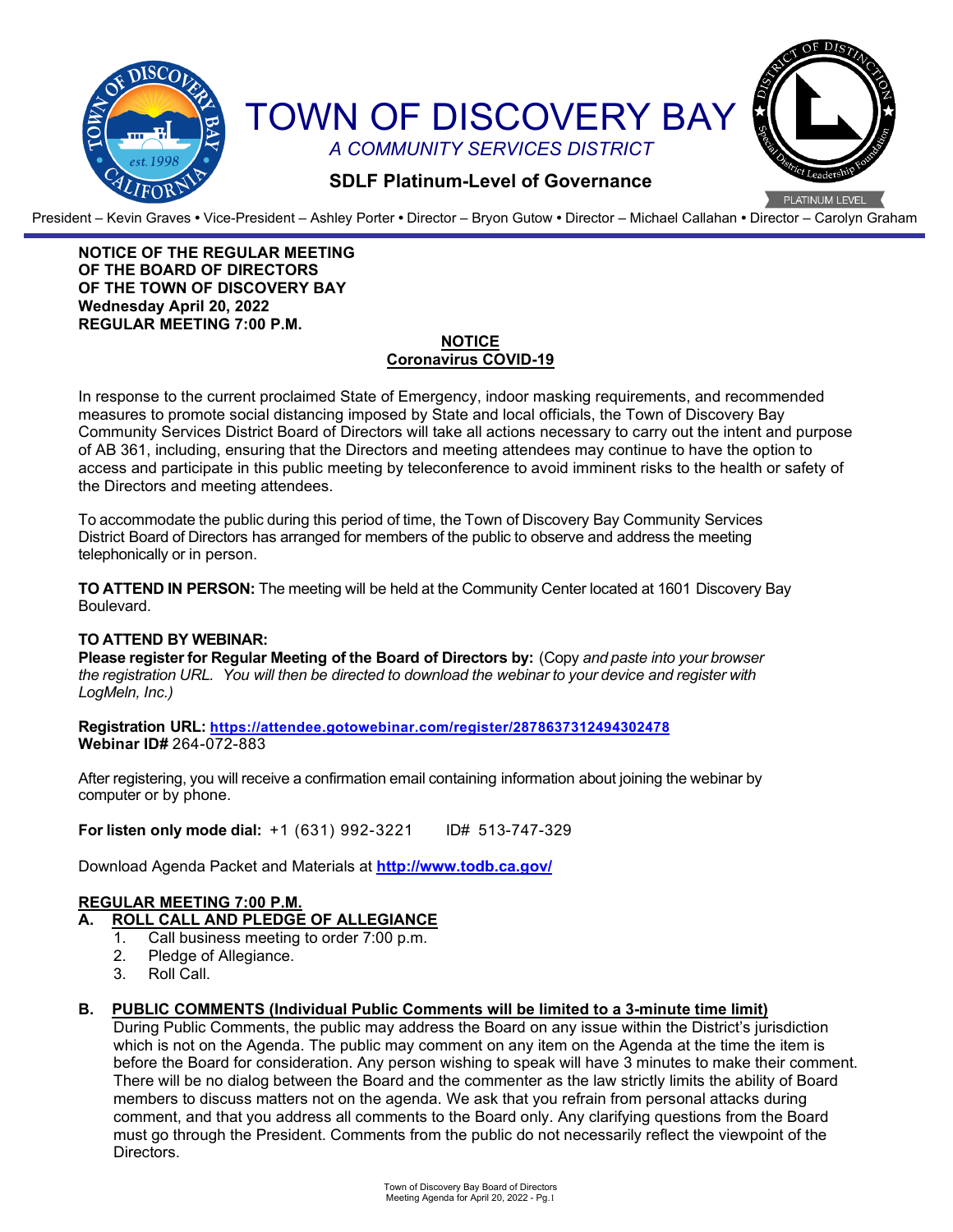# **C. CONSENT CALENDAR**

All matters listed under the CONSENT CALENDAR are considered by the District to be routine and will be enacted by one motion.

- 1. Approve, Regular Board of Directors DRAFT Meeting minutes from April 6, 2022.
- 2. Approve Register of District Invoices.
- 3. Approve Resolution 2022-10 Re-Authorizing Remote Teleconference Meetings of the Legislative Body of the Town of Discovery Bay Community Services District Pursuant to the Brown Act Provisions.
- 4. Accept \$6000 Donation from Veolia North America to the Community Center.

#### **D. AREA AGENCIES AND LIAISON REPORTS / PRESENTATIONS**

1. None.

## **E. PRESENTATIONS**

1. Veolia – April 2022 Presentation

## **F. DISCUSSION AND POSSIBLE ACTION**

- 1. Discussion and Possible Action to Adopt Resolution 2022-12 Authorizing the Issuance and Sale of Series 2022 Revenue Bonds to Finance Improvements to the Town of Discovery Bay's Water and Wastewater Enterprises and Approving Related Documents and Official Actions.
- 2. Public Hearing and Possible Action to Adopt Resolution No. 2022-11 Amending the Town of Discovery Bay Community Services District Water and Sewer Capacity Fee Program.
- 3. Discussion and Possible Action to Approve Material Proposals and Authorize Prepurchase of Materials for Wastewater Diffuser Replacement Project.
- 4. Discussion and Possible Action Regarding Discovery Bay Town Hall Event.

## **G. MANAGER'S REPORT**

#### **H. GENERAL MANAGER'S REPORT**

# **I.** DIRECTOR REPORTS<br>1. Special Parks and

1. Special Parks and Recreation Committee Meeting (Members Ashley Porter and Bryon Gutow).

## **J. DIRECTORS REGIONAL MEETING AND TRAINING REPORTS** None.

- **K. CORRESPONDENCE RECEIVED** None.
- **L. FUTURE AGENDA ITEMS** None.
- 
- **M. OPEN SESSION DISCLOSURE OF CLOSED SESSION AGENDA** None.
- **N. CLOSED SESSION:** None
- **O. RETURN TO OPEN SESSION, REPORT ON CLOSED SESSION** None.

## **P. ADJOURNMENT**

Adjourn to the next Regular Meeting of the Board of Directors on May 4, 2022, beginning at 7:00 p.m. at the Community Center located at 1601 Discovery Bay Boulevard.

"This agenda shall be made available upon request in alternative formats to persons with a disability, as required by the American with Disabilities Act of 1990 (42 U.S.C. § 12132) and the Ralph M. Brown Act (California Government Code § 54954.2). Persons requesting a disability related modification or accommodation in order to participate in the meeting should contact the Town of Discovery Bay, at (925) 634-1131, during regular business hours, at least forty-eight hours prior to the time of the meeting."